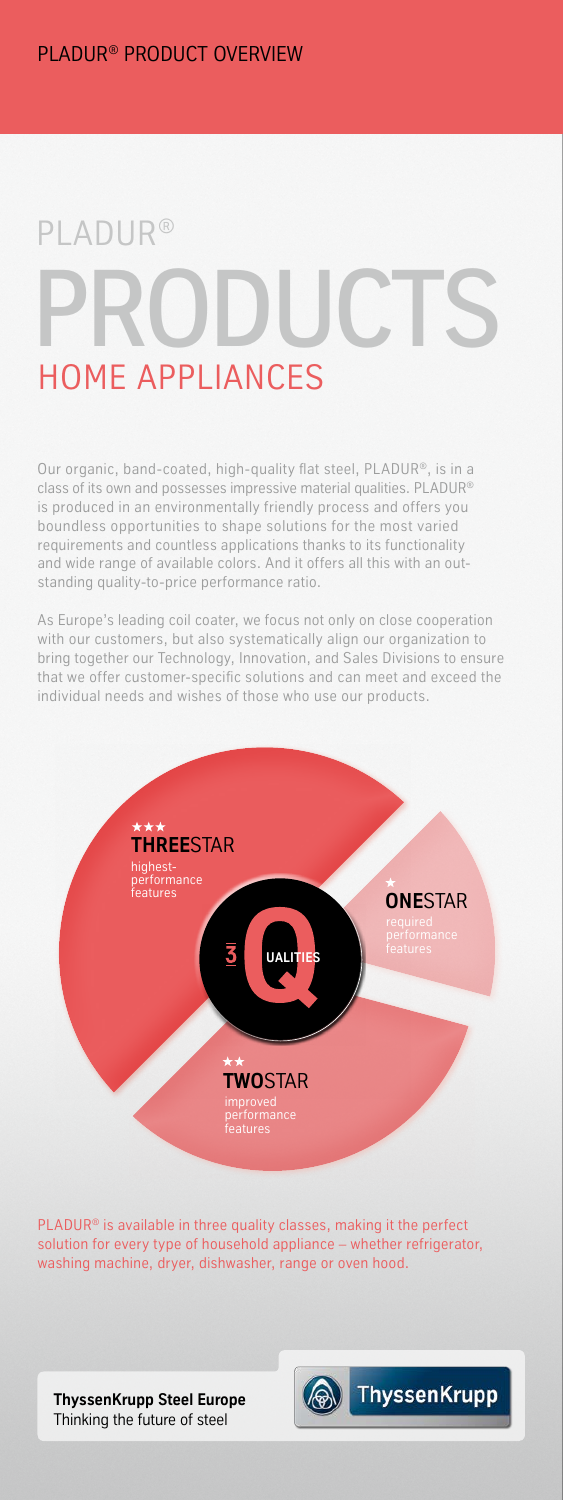## PLADUR®  $-$  organically coated products for **home appliances**

| <b>PRODUCT NAME</b><br>previous name                                                       | <b>QUALITY</b><br><b>CLASS</b> | <b>PRODUCT ADVANTAGES</b>                                                                                                                                              |
|--------------------------------------------------------------------------------------------|--------------------------------|------------------------------------------------------------------------------------------------------------------------------------------------------------------------|
| <b>PLADUR<sup>®</sup> Primed</b><br>PLADUR <sup>®</sup> Epoxide                            | $\star$                        | very high level of overcoatability<br>high level of adhesiveness                                                                                                       |
| <b>PLADUR® Structured</b><br>PLADUR® Polyester /<br>Polyurethane 2-Layer                   | $\star$                        | variable, textured surface<br>high level of chemical resistance<br>low fouling tendency                                                                                |
| PLADUR <sup>®</sup> Smooth<br>PLADUR <sup>®</sup> Polyester /<br>Polyurethane 2-Layer      | **                             | smooth, polished or matte surface<br>large design variety<br>low fouling tendency                                                                                      |
| PLADUR® ThermoSafe<br>PLADUR® Thermosafe                                                   | **                             | extremely low thermal conductivity<br>avoidance of contact burns<br>appealing look                                                                                     |
| PLADUR <sup>®</sup> Smooth Plus<br>PLADUR <sup>®</sup> Polyester /<br>Polyurethane 3-Layer | ***                            | smooth, polished or matte surface<br>large design variety<br>low fouling tendency                                                                                      |
| <b>PLADUR® Aesthetic</b><br>PLADUR® Colaminate                                             | ***                            | smooth or textured surface<br>high-end look with depth-of-field effects<br>very low fouling tendency                                                                   |
| <b>PLADUR<sup>®</sup> Aesthetic Print</b><br>PLADUR <sup>®</sup> Colaminate ts print       | ***                            | suitable for thermo-sublimation for individual graphic effects<br>smooth or textured surface<br>high-end look with depth-of-field effects<br>very low fouling tendency |
| PLADUR <sup>®</sup> MetalLook<br>PLADUR <sup>®</sup> M                                     | ***                            | surfaces in metal look<br>high scratch resistance<br>easy-to-clean / anti-fingerprint property                                                                         |